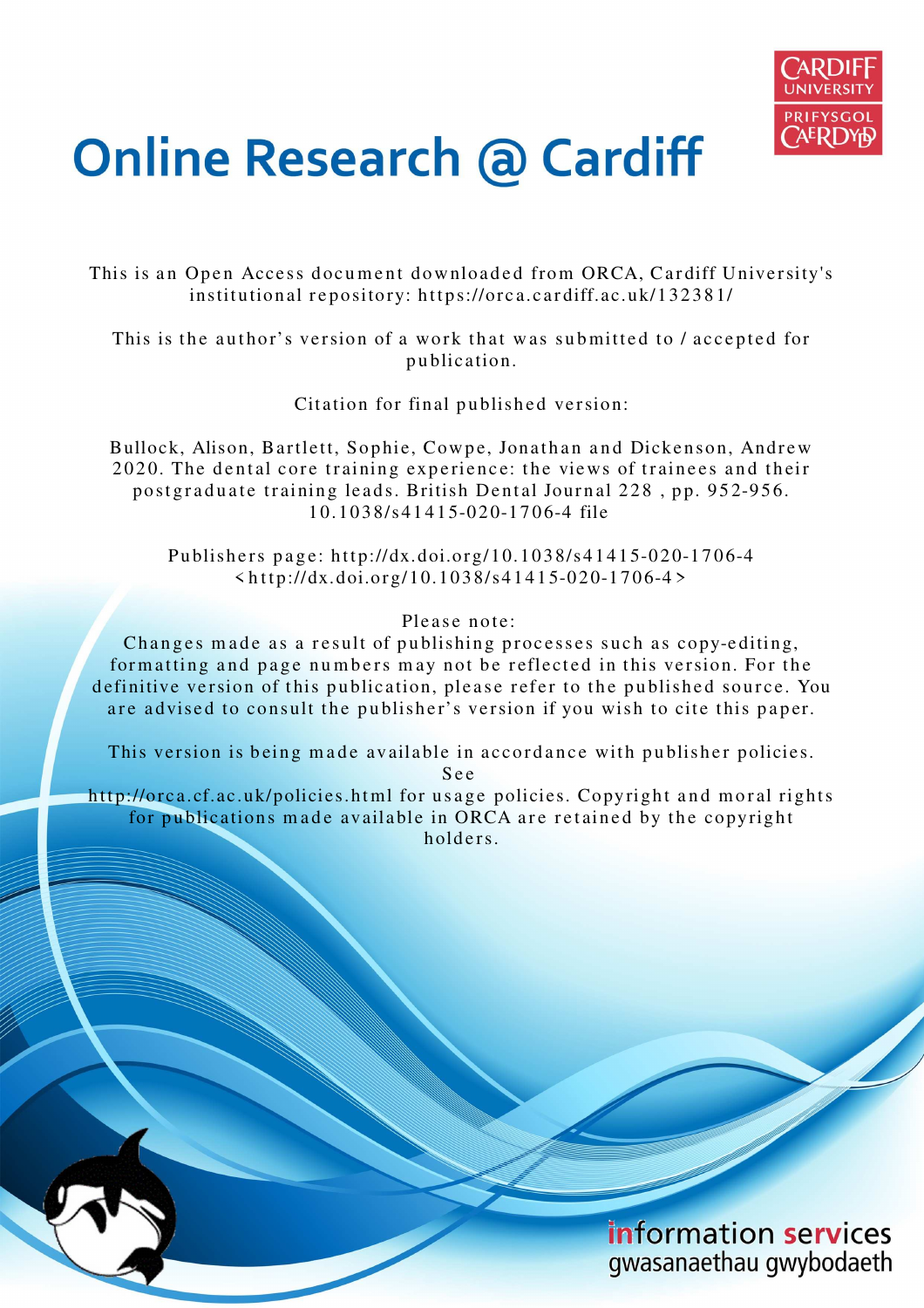# **Title: The Dental Core Training Experience: the views of trainees and their postgraduate training leads**

# **Abstract**

## *Introduction*

Dental Core Training (DCT) is an optional, postgraduate programme of one-to-three years duration that dentists in the UK can pursue to further strengthen their skillset.

## *Aims*

To understand career motivations and preferences of trainees pursuing DCT and their perceptions and experiences of the programme.

## *Methods*

Data were gathered from: 176 DCT trainees across England through focus groups or individual paper-based responses to questions; and telephone interviews with 10 Associate Postgraduate Dental Deans or Training Programme Directors.

## *Results*

Trainees were generally positive about their overall DCT experience. They developed confidence, self-reliance and skills in team-work and clinical aspects, gaining from exposure to conditions uncommon in general practice. Limitations and challenges varied by post and unit. The importance of broad, cross-specialty experience was recognised. Although run-through training would eliminate unwelcome annual relocation, it was deemed unsuitable for all trainees, particularly those intending a career in general practice.

## *Conclusion*

DCT appears to be advantageous for those intending careers in general dental practice, those aiming for specialist practice, and those uncertain of their future career trajectory. Although trainees reported positive training experiences and significant gains, future considerations are suggested including maintaining flexibility to accommodate different motives for DCT and limiting across-unit variation.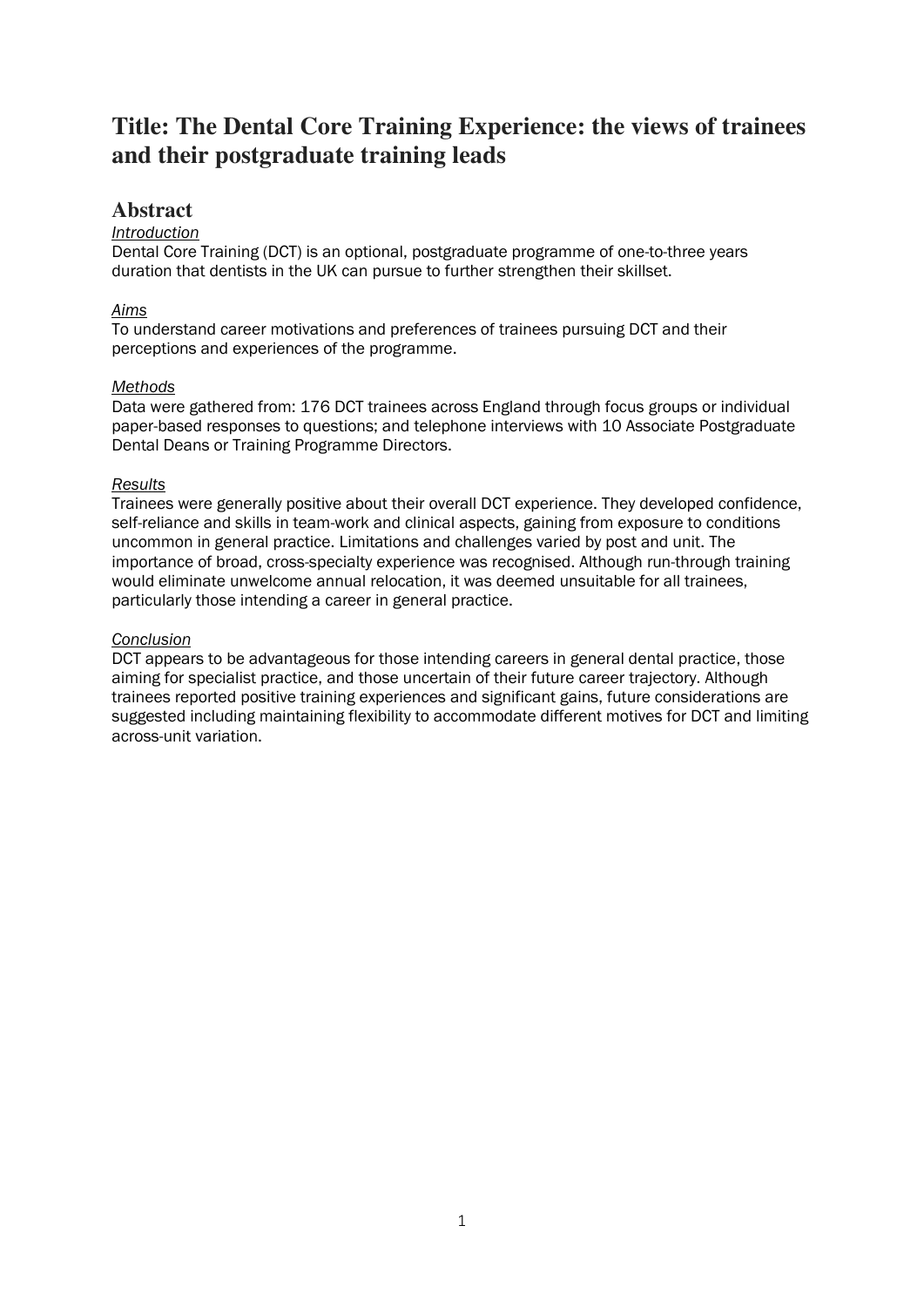# **Introduction**

To qualify as a dentist and work within the NHS requires completion of a five-year dentistry degree (BDS/BChD) and a one-year Foundation Training programme (Vocational Training in Scotland). Dental Core Training (DCT) is an optional postgraduate programme that dentists in the UK can pursue in order to further develop their skillset across a variety of clinical settings.<sup>1</sup> Trainees can undertake up to three years of DCT. Some dentists will complete one year before typically pursuing general dental practice; others undertake a second or third year, often (although not exclusively) as a pathway to specialist practice. The focus of DCT varies across the three years. DCT1 is primarily designed to develop the 'skilled generalist' by enhancing clinical skills and understanding of specialist care and referrals. It provides experience working within multidisciplinary teams and treating patients with complex conditions. In DCT2, trainees develop more specialist skills and leadership and academic outputs. DCT3 aims to enhance these skills within specialist settings in order to prepare for specialty practice.<sup>2</sup>

To embark on a further year of training, DCT trainees (referred to herewith as trainees) must reapply each year through national recruitment. Longlisted candidates are asked to preference the available posts.3 Based on 2019 data, it was estimated that of the 880 trainees who completed Foundation Training, 383 pursued DCT. Approximately a third (n=116) leave after one year. The remainder (n=267) pursue DCT2. Around 200 leave after DCT2 and the rest (around 65) commence DCT3.

In the context of DCT being an optional programme of one to three years duration, the aim of this study was to understand career motivations and preferences of trainees pursuing different years of DCT in England and their perceptions and experiences of the programme. The findings can be used to inform how DCT might best be developed and strengthened in the future.

## **Materials and methods**

This study was undertaken in two phases. Phase one involved audio-recorded focus groups, facilitated by a researcher (AB, SB, JC), with trainees in DCT years 1, 2 and 3 across the seven Health Education England (HEE) regions: North East; North West; Yorkshire and Humber; Midlands and East; Thames Valley; London, Kent, Surrey and Sussex; South West. Regional study days provided a logistically convenient opportunity to access groups of trainees. In some circumstances it was not feasible to run focus groups because of large numbers of participants and room configurations. On these occasions we used a paper-based activity. In this structured approach, participants were provided with four different coloured sheets of paper, and invited to write down their views in response to four key areas that also guided the focus groups: motivations for pursuing DCT training; post preferences; perceptions and experiences of DCT; thoughts on the future. Each area was introduced by the researcher (AB, SB or JC), in turn, and time given for participants to ask questions, talk to peers and write their individual responses. Potential participants, unable to attend the study day, were invited to undertake a telephone interview. Focus groups were chosen over surveys as the trainees were recognised as a heavily surveyed group and a qualitative approach permitted collection of richer, more in-depth data. To encourage honest responses, trainers were not present for focus groups.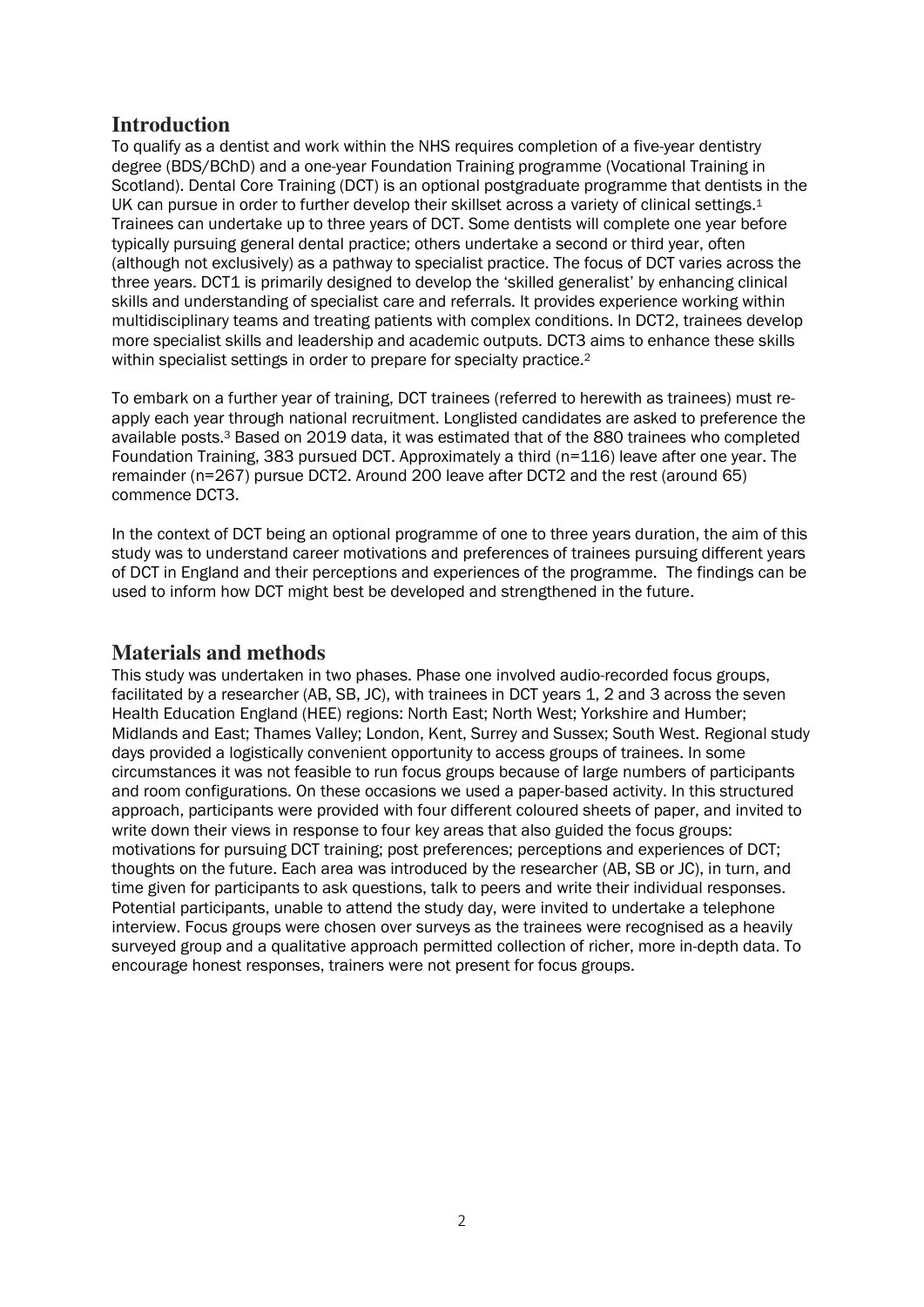Phase two involved telephone interviews with Associate Postgraduate Dental Deans (APDs) and Training Programme Directors (TPDs). Interview schedules were informed by Phase one findings.

All data were collected between March and June 2019, with information recorded and transcribed. All data collection activities were confidential and anonymised on transcription. The data were thematically analysed by social science researchers (AB and SB) following Braun and Clarke's method4 with coding performed using NVivo software. Codes and themes were discussed and agreed between the researchers (AB and SB).

This study received ethics approval from the School of Social Sciences Research Ethics Committee, Cardiff University (SREC/3190). No names are given in this report and names of HEE regions are also anonymised.

## **Results**

#### *The sample*

We collected data in Phase one, from trainees in ten focus groups, three telephone interviews and three paper-based and whole-group data collection activities. This yielded data from 176 trainees across all seven HEE regions, the majority (68.8%) were in DCT1. We undertook ten telephone interviews in Phase 2. These were carried out with at least one APD or TPD from each HEE region. See Table 1.

| Region             |       | <b>Dental Core Trainees</b> |                          |                          |                |                          |
|--------------------|-------|-----------------------------|--------------------------|--------------------------|----------------|--------------------------|
|                    |       | DCT1*                       | DCT <sub>2</sub>         | DCT3                     | Other**        | APDs/TPDs                |
| North East         |       | 6                           | 2                        | $\overline{0}$           | $\overline{0}$ |                          |
| North West         |       | 10                          | 3                        | $\Omega$                 | $\Omega$       | 1                        |
| Yorkshire & Humber |       | 26                          | 12                       | $\overline{z}$           | $\Omega$       | $\overline{\phantom{0}}$ |
| Midlands & East    |       | 18                          | $\overline{7}$           | 5                        | $\Omega$       | $\overline{\phantom{0}}$ |
| Thames Valley      |       | 21                          | $\Omega$                 | $\Omega$                 | $\Omega$       | $\mathbf{1}$             |
| London & KSS       |       | 36                          | 16                       | $\Omega$                 | $\overline{4}$ | $\overline{2}$           |
| South West         |       | $\overline{4}$              | $\overline{\phantom{0}}$ | $\overline{\phantom{0}}$ | $\Omega$       | $\mathbf{1}$             |
|                    | Total | 121                         | 42                       | 9                        | 4              | 10                       |

*Table 1 – Total number of participants, by region* 

\*10 LDFT (trainees enrolled on the Longitudinal Dental Foundation Training programme) are included in the DCT1 column \*\* included four trainee participants but did not report their year.

We were sometimes unable to distinguish between the voices of DCT2s and DCT3s who participated in the same focus groups, so it was not always possible to assign DCT year to individual quotations.

#### *Motivations for pursuing DCT*

We identified three broad trainee groupings based on their primary motivation for pursuing DCT. The first group comprised individuals who knew they wanted to work in general dental practice but felt they would benefit from additional experience and training before doing so.

"*I don't think that undergraduate training personally gave me enough experience in everything. I just want a bit more training before going out to practice*" (Trainee, DCT2/3, Region 5)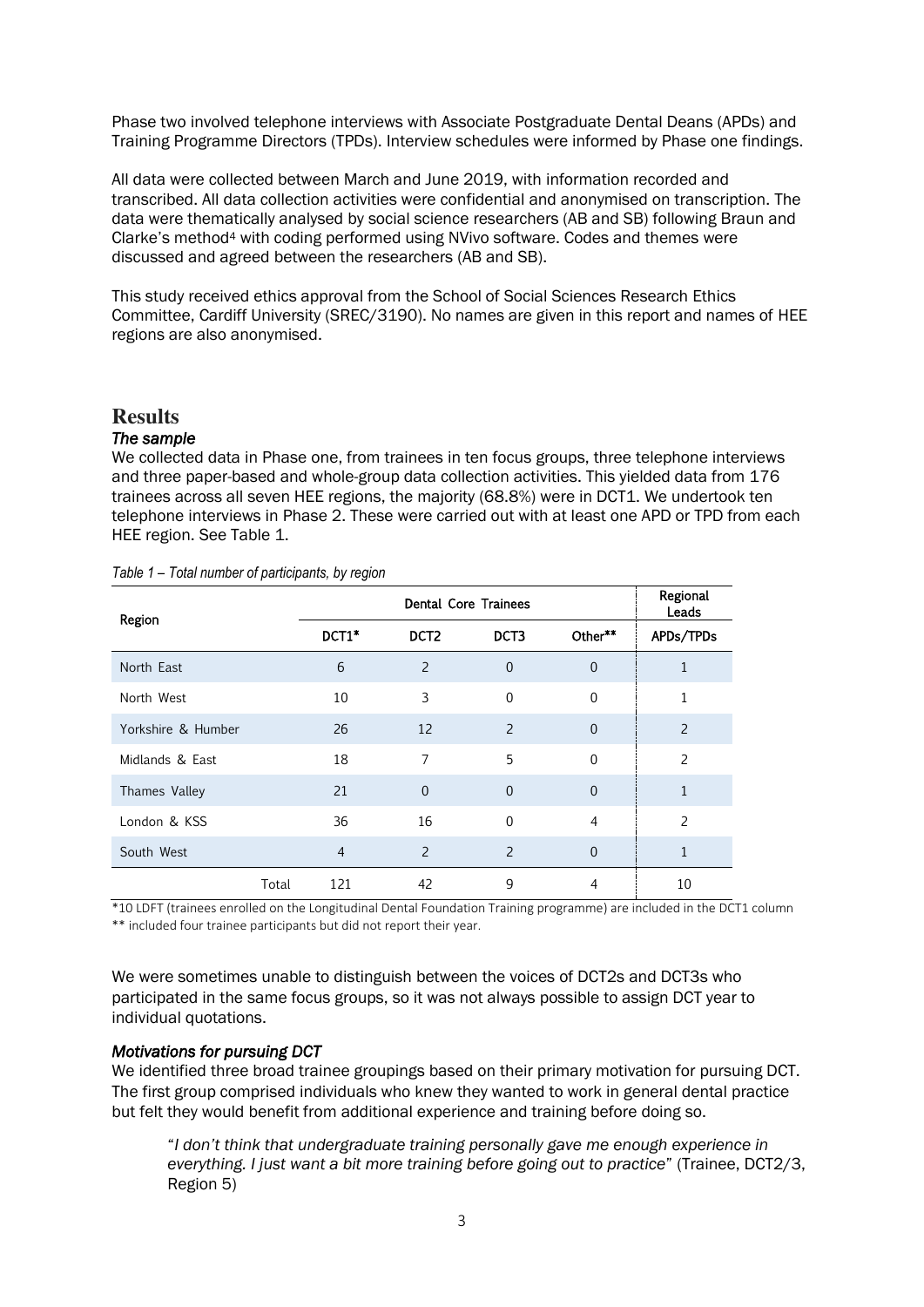"*I certainly think in year 1 the majority of dental core trainees, they've done dental foundation training and they feel that they just want to develop their skills before they go back into practice."* (APD, Region 2)

A second group wanted to pursue speciality training and recognised that DCT was an important step on this pathway.

*"I want to specialise and recognise DCT is fundamental to achieve competencies required to apply for ST grades" (*Trainee, DCT2, Region 1*)* 

"*Some people will know already, virtually at undergrad level, that they want to do specialty training. So, it will be part of that pathway*" (APD2, Region 1)

The third group included individuals less certain about their career path who viewed DCT as an opportunity to explore different options that "*helps you decide what you want to do*".

"*I just wanted to get more experience in different areas because I wasn't sure what I wanted to do."* (Trainee, DCT1, Region 4)

"*A lot of them they're not quite sure what they want to do, so it also gives them a little bit of time where they're sort of exploring their options*." (APD, Region 3)

Group one and two therefore had a relatively clear career direction and made an "*active decision*" to pursue DCT. Those in group three seemed to enter DCT with a more uncertain career trajectory, but they expected the experience to either help them to identify preferences or rule out options. Clearly, those intent on a speciality career seek posts in DCT2 and 3. Those undecided, during DCT1, may or may not pursue further DCT posts. There was a consensus that DCT is "*useful for anybody*" and geared to "*multiple*" career paths.

#### *Reasons for post preferences*

Trainees most commonly reported geographical location as a key influencer when preferencing DCT posts. This was generally linked to family, relationship and domestic commitments. Some individuals reported that geography would override other factors, such as the quality of a post.

*"I've settled in* [REGION X]. *This is where I'm from and I've bought a place here. So, I've kind of limited myself there."* (Trainee, DCT3, Region 6)

"*Location probably overrides other factors. I would not relocate regardless of quality of DCT post – it's only ever a job*" (Trainee, unknown year, Region 7)

Other trainees preferenced posts based on anticipated exposure to specific experiences:

"*Always interested in MFS [maxillofacial surgery] and wanted to experience MFS on call, improve extraction and minor oral surgery skills*" (Trainee, DCT, Region 7)

Some wanted posts in their "*weakest area to improve skills*"; for others, preferences were based on relevance to their career aims. However, complaints were made that not all post descriptions accurately reflected the opportunities available. This seemed highly variable across units.

"*All the post specs are very, very similar, but actually the posts are really, really different."* (Trainee, DCT1, Region 7)

*"I think some of the job descriptions… they say that you do this, this and this but then when you get there, the timetable and the rotas may not actually be what has been advertised in the job descriptions"* (Trainee, DCT2/3, Region 5)

Although some regional leads acknowledged that it "*may be in the hospital's best interest to gloss over a bit in order to get recruits in*", some felt that "*information for posts could be bette*r".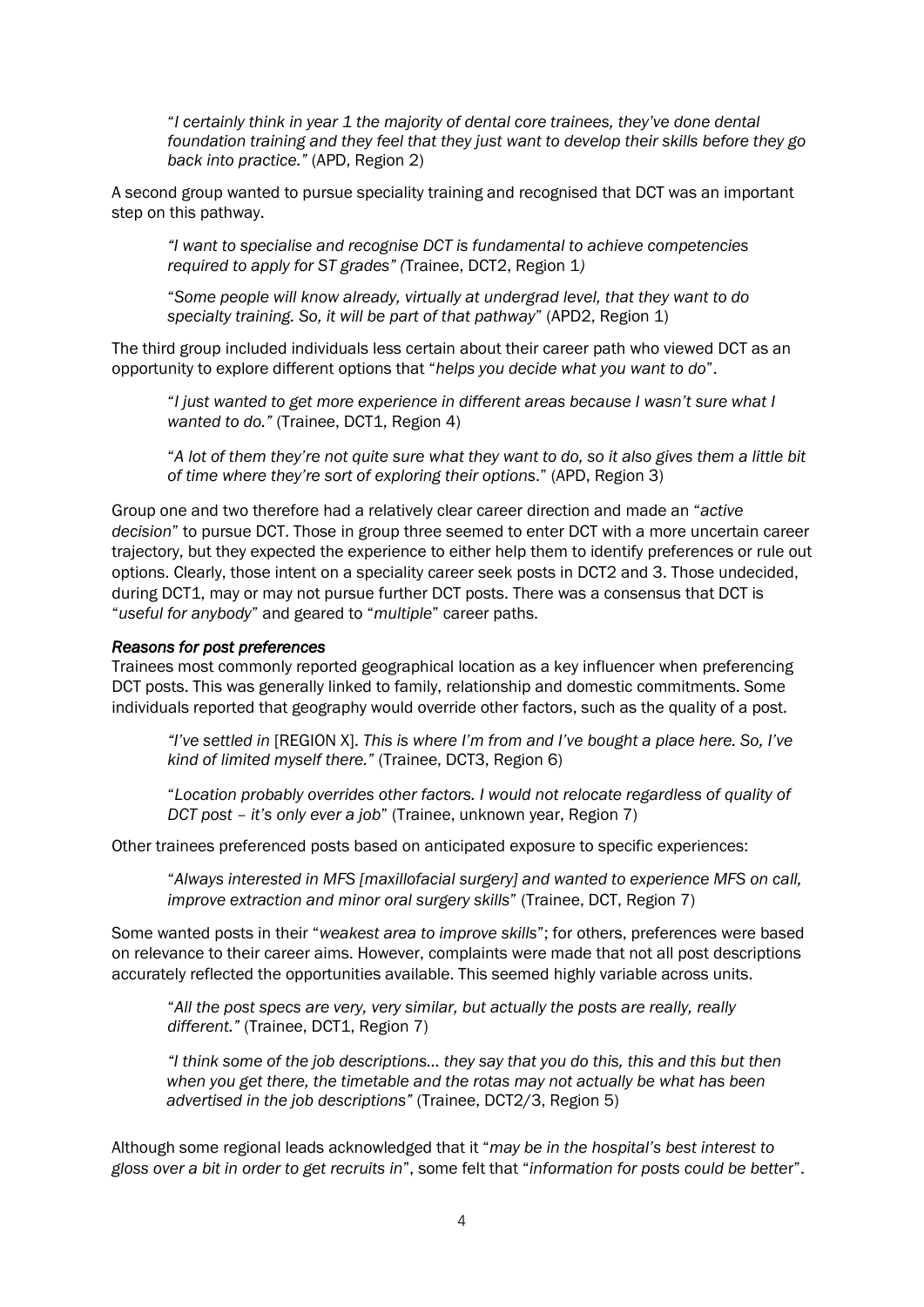However, it was argued that other information sources were accessible, that points of contact for posts were provided and that trainees needed to be "*proactive*". Many trainees were indeed proactive and preferenced posts based on feedback from current trainees. Generally, word-ofmouth was judged to be informative and reliable:

"*If you are interested in a post, I would want to find out who is either currently in that post or who has done it and I'd ask them*" (Trainee, DCT1, Region 6)

#### *Trainees' Experiences of Dental Core Training*

Trainees generally reflected on positive experiences of DCT; commonly, DCT helped to "*improve confidence*", "*widen knowledge*" and offered "*lots of experience*". Trainees' exposure to a hospital environment appeared to "*open their eyes*" and give them "*a different perspective*" of dentistry and the patient journey:

"*They understand how the referral system works … if they've been on the other side in hospital then they have a greater understanding of what that involves."* (APD, Region 3)

Some trainees reflected on how the experience helped them to learn more about themselves. For those looking for a career in general dental practice, the benefit of DCT was commonly reported in terms of overall development, not just clinical skills but also "*softer skills*": how to "*cope with pressure*", "*manage time and prioritise*" and "*developing the ability to think on your feet*".

"*For me the real benefit of doing dental core training for those who will go on to be generalists is in the softer skills… For me it is all about learning about yourself. Learning about yourself as a clinician, as a leader, as a decision maker. As a team member. … Learning about and developing skills in working under pressure. Working independently and actually all of that composite I think adds up to making people slightly more resilient*." (APD, Region 5)

Trainees who had been considering pursuing specialist training, prior to DCT, often reflected on how their experiences of DCT had "*strengthened*" their interest. Trainees also felt that the "*hands-on*" elements of DCT were hugely beneficial.

A benefit noted by both trainees and regional leads was exposure to conditions not typically encountered in general dental practice, such malignancies or genetic disorders. Such experiences challenged the trainees and helped to build their confidence.

"*It's just doing the stuff that you don't do in practice. That's when you're really learning a lot and that's what I love about it*" (Trainee, DCT2, Region 6)

"*They feel empowered and more capable of managing and dealing with the difficult and sometimes the rather obscure*." (APD, Region 1)

Particularly in oral and maxillofacial surgery posts, trainees managed complex, medically compromised patients. One APD described such experience as getting the trainee "*out of teeth and out of the mouth, onto the face and other parts of the body"* (APD1, Region 7)*.* This, it was argued, helped the trainee to see the patients more holistically. On-call experience, was often complained about by trainees for being "*tough*", "*tiring*", "*stressful*" and not something they would want to pursue in the future:

"*I get a little bit fed-up of doing on-calls. That's one thing I don't really want to do going into the future*" (Trainee, DCT, Region 4)

Nonetheless it was widely recognised as valuable:

"*I don't think I've heard one person who overall at the end of the twelve months or six months has not learned an awful lot and has not developed, even though at the time they may hate it and think, 'you know what, this is the last thing in the world that I*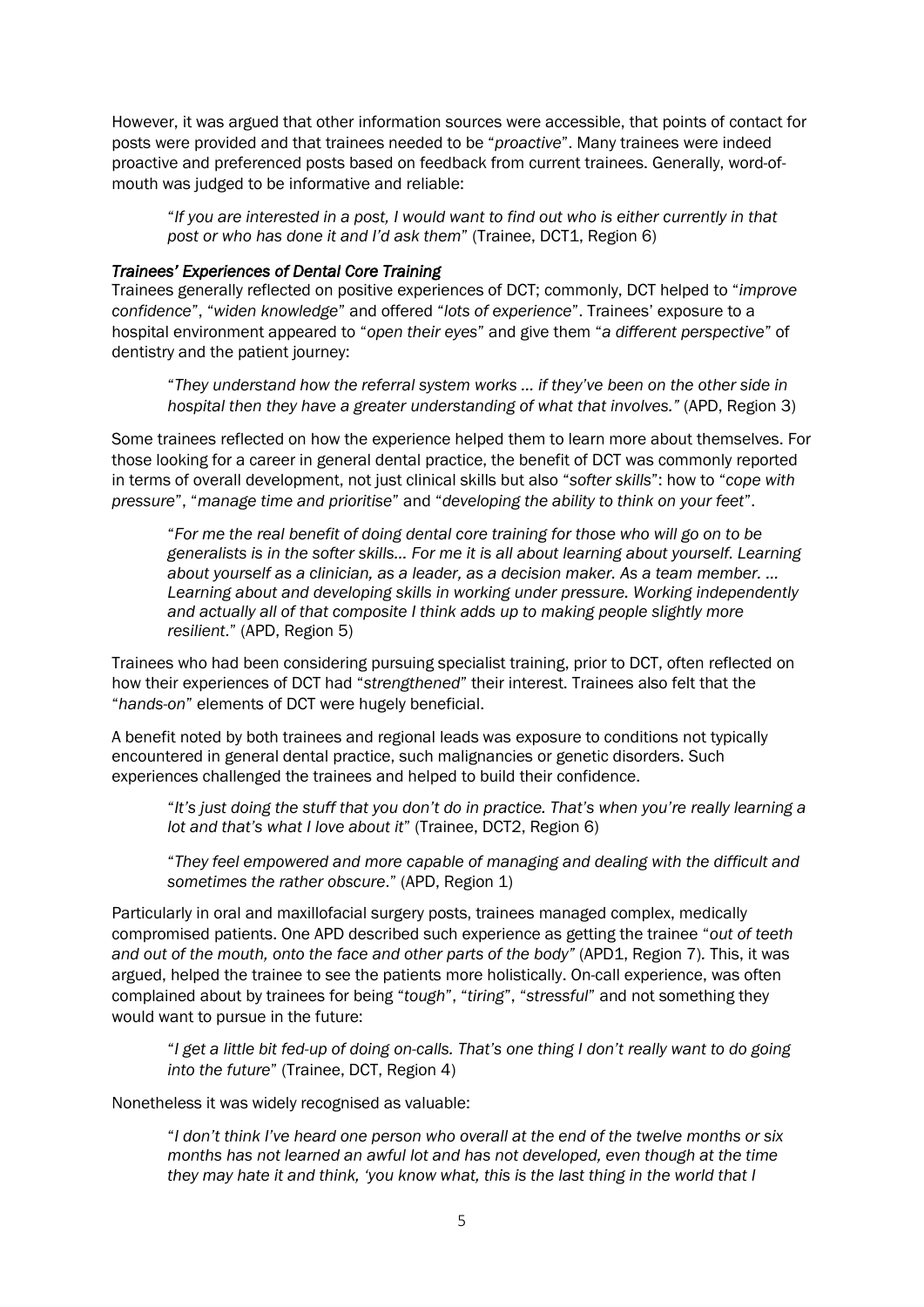*wanted to do', but I think,… you become a lot more competent and confident as a clinician*." (Trainee, DCT2/3, Region 5)

Audits, quality improvement (QI) projects and academic research were recognised by trainees as opportunities that are less readily accessible in general dental practice. Exposure to these nontechnical skills varied between units, but trainees also recognised that they needed to use their initiative in seeking such experience.

*"We've all done audits and service evaluation projects. These have been most valuable. I think it's really difficult to perhaps get these in general practice."* (Trainee, DCT2, Region 6)

Team-working experiences, offered by DCT, was contrasted with the isolated general practice environment and viewed as a positive experience by both trainees and regional leads, who spoke about the value of being relied upon. Support from senior staff was commonly reported by trainees as one of the most valuable aspects of the training programme:

"W*e're really lucky to have such easy access to such a wide range of specialists or seniors, whereas you're isolated in practice…In dental hospital you can just pop across the corridor and speak to an orthodontic professor or whoever*" (Trainee, DCT2/3, Region 5)

However, both trainees and regional leads reflected on variation between units and highlighted a need for greater standardisation across training programmes. Participants emphasised the critical role of the educational supervisor (ES), with a number reporting frequent difficulties getting an ES to sign-off assessments:

"*I think each unit is run very differently and your supervisors and your consultants in charge work in different ways … and I think it just depends on who you have around you and that shapes the experience that you have."* (Trainee, DCT2/3, Region 5)

"*We've always had good feedback because we all enjoy getting our hands dirty with the trainees and supporting and helping them. But it's not always the case in every hospital*." (TPD, Region 5)

#### *Career intentions*

Most trainees reported the desire for a career that includes variety, not exclusively working in one sector. Many anticipated a future that would include a mix of jobs, perhaps working part-time in general dental practice and part-time in a specialist unit. One unexpected finding, reported by many trainees, was the desire for the future mix to include an element of teaching:

"*My training has been tailored towards a certain path, so I'd like to be a consultant in that field. I want to be training trainees and juniors and helping them achieve what they want to achieve..."* (Trainee, DCT2/3, Region 5)

*"I'm quite interested in doing some oral surgery and possibly working in a teaching hospital with students*." (Trainee, DCT1, Region 4)

#### *Suggested developments for the organisation of DCT*

Trainees discussed the value of six-month posts or split-posts rotations that would enable trainees to gain broad experience across different specialties, although this was recognised as suited to posts in some specialties more than others:

 *"Oral surgery I think six months is good. I think six months taster of paeds is good because I think you can finish a lot of your treatment plans in paeds because they're not as long, but for example, in something like restorative I don't think a six month post works at all..*." (Trainee, DCT2/3, Region 5)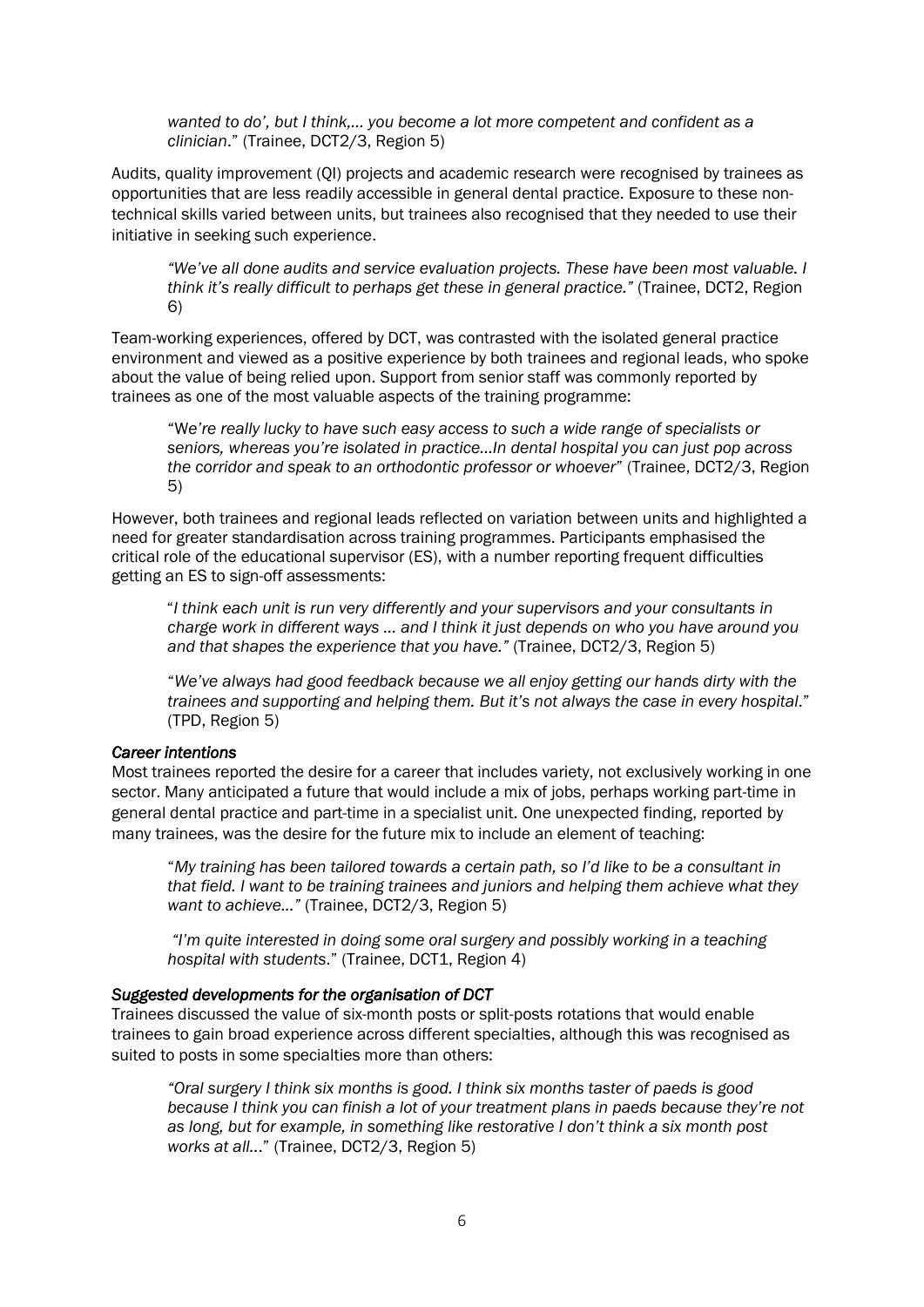There was interest, by both trainees and regional leads, in additional posts in specialties other than oral maxillofacial surgery:

"*Need more non-max fax jobs across the board. I think that would be, in my opinion, the biggest improvement*." (Trainee, DCT2/3, Region 5)

"*I think we could do with more posts in all different specialties. More, not just max fax but all surgery jobs*." (APD2, Region 7)

Trainees and regional leads discussed the suitability of a two-year run-through training programme. It appeared to be an option that some regional leads were actively developing. However, perceptions among the trainees seemed to vary in line with the three groups of motivational factors reported earlier. For example, those who knew exactly which career path they intended to pursue reflected on the structure of medicine programmes and saw the opportunity in a run-through programme:

"*Like with medical degrees when you're getting into speciality training there you can do a run-through. So, if you know early on what you want to do, maybe get run-through into things to help*" (Trainee, DCT1, Region 7)

However, there was also a recognition that a run-through structure would not suit everyone and that it could be slightly restrictive, in particular for those who knew they just wanted to pursue DCT1 or those who were not entirely committed to a specialist career. One regional lead highlighted that DCT needs to be "*flexible*" in order to accommodate the different motivations among trainees and to allow them to change their mind.

Both parties also reported a desire to expand access to DCT3 posts, although the regional leads acknowledged there would be significant financial implications. Some trainees felt it would be preferable for DCT to be part-time, to accommodate more time in general dental practice (as is the case with existing longitudinal training programmes).

"*Part-time would be attractive to those who enjoy/see themselves in practice long term*" (Trainee, DCT1, Region 1).

Similarly, regional leads reflected on how they perceived a need for more community-based posts in DCT programmes "*because the difference between practice and hospitals is massive*".

## **Discussion**

This study yielded a rich understanding of the motivations and experiences of trainees pursuing DCT across England. The structured, paper-based, activity turned out to be a strength of the study, as it permitted greater reach of participants and confirmed the spread of the more indepth perceptions voiced by trainees in the focus groups. Speaking to APDs and TPDs as well, permitted triangulation of perceptions but also provided context and additional clarification about the trainees' experiences. There were, however, limitations in the study. These include the small number of DCT3 we consulted and that we did not confirm our findings with participants.

Our results demonstrate the benefit of DCT to individuals looking to pursue either general dental practice or a specialty pathway, findings echoed by Coleman and Finn,5 as well as those yet to decide on their future career intentions.6 Trainees were generally positive about their overall DCT experience. Limitations and challenges that were voiced varied by post and unit which make generalisation difficult. Many trainees and regional leads felt it was important to gain experience across a variety of specialties, regardless of career intentions, with six-month and split posts being suggested as a positive way to address this. However, questions were raised about the minimum duration of such rotations in order to ensure appropriate, meaningful experience within specialties. While there was discussion of the feasibility of a run-through training programme,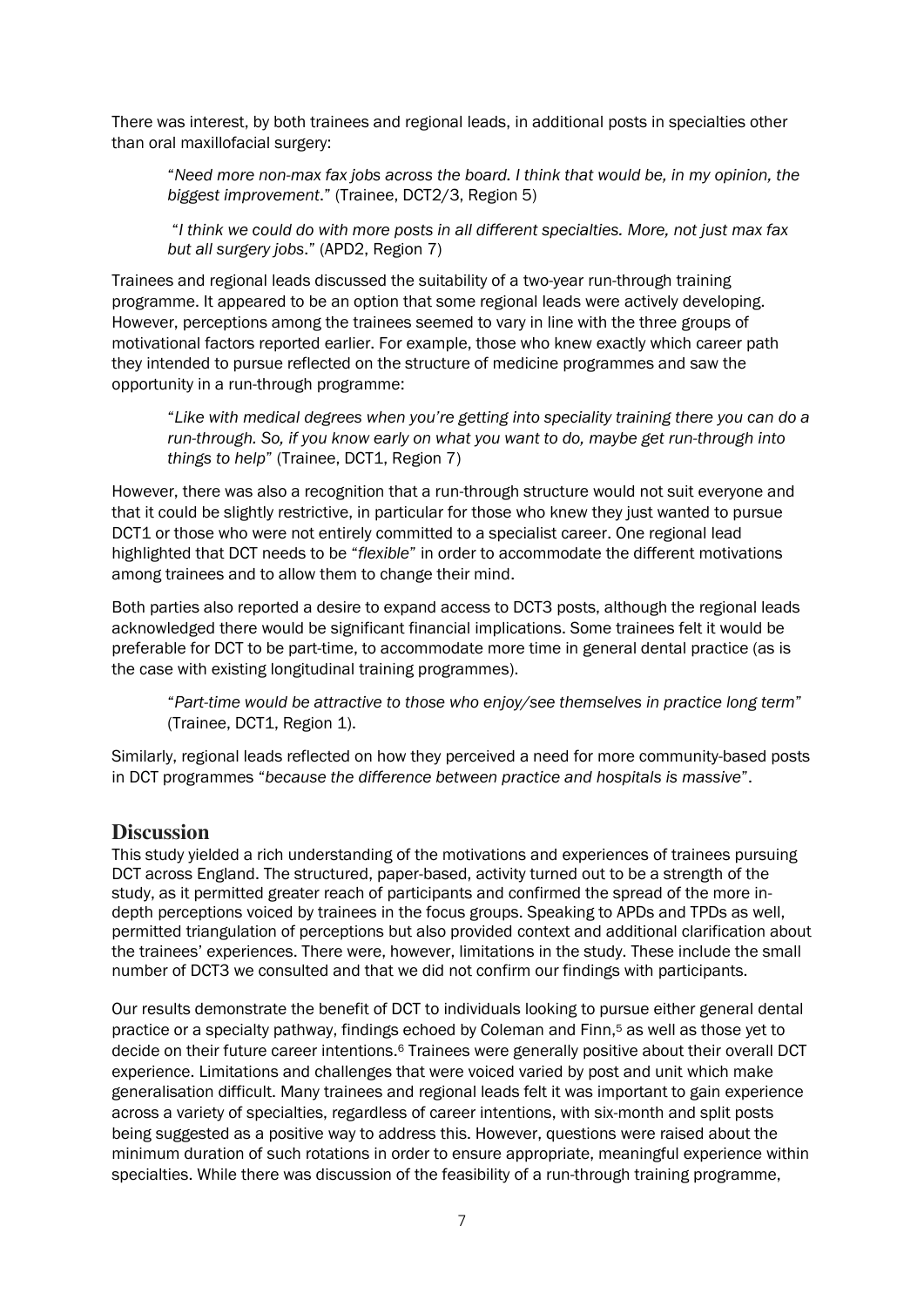which would eliminate the issue of annual relocation, it was clear that this would not be suitable for all trainees, particularly those intending to complete one year before entering general practice. It was also emphasised that a run-through programme would need to be suitably flexible to accommodate changes in intended career paths and to ensure that commitment to a specific path is not required too early.

Both trainees and regional leads indicated the importance of increasing exposure to community practice. This was reflected in comments suggesting the value of more community-based posts within the programme or the possibility of part-time posts so that some time could be spent in general dental practice alongside DCT. Such a structure would be more aligned with the longitudinal foundation training programme.

Publications focused on DCT are increasing in number and some valuable studies have explored DCT in comparison to other training pathways.<sup>5,6</sup> However, some of the research is relatively narrow in scope, focusing on specific components of DCT, such as clinical teaching<sup>7</sup> and role models,<sup>8</sup> or are reports of experience written by trainees.<sup>9,10,11</sup> While these are worthwhile, there is a need for larger scale and longitudinal studies designed to explore the impact of DCT over time.

# **Conclusion**

On the basis of the extensive data we collected for this study, we are able to report with confidence the experience of trainees and offer insight into who benefits from DCT, why and how. By reporting the views of large numbers if trainees and complementing their perspectives with the opinions of their training programme leads, we are able to offer suggestions for the future development of DCT. We conclude that DCT appears to be advantageous both for those intending careers in general dental practice, those aiming for specialist practice as well as those uncertain of their future career trajectory. Although trainees reported positive training experiences, particularly in terms of experiences not encountered in practice, there appeared to be some areas for improvement. Our recommendations for the future development of DCT include:

- Recognition that geography is a key influencer when candidates preference posts and may override other factors.
- The need for DCT to be flexible enough to accommodate different motives and evolving career trajectories.
- An option for a run-through programme could benefit those trainees who have decided to pursue specialty training.
- Additional posts in non-OMFS specialties and in community settings would be welcome, as well as more DCT3 posts.
- Although trainees' experiences of DCT were generally positive, there was much variation across units. The is scope to standardise the quality of training across units.
- Most trainees would like a career that includes variety and there is an opportunity to capitalise on enthusiasm for teaching.

# **Declaration of interest**

Co-author Andrew Dickenson, in his role at Health Education England, was linked to the commissioning of this study and therefore the study design. However, the data collection and analysis were undertaken by other authors, led by Alison Bullock.

# **Acknowledgements**